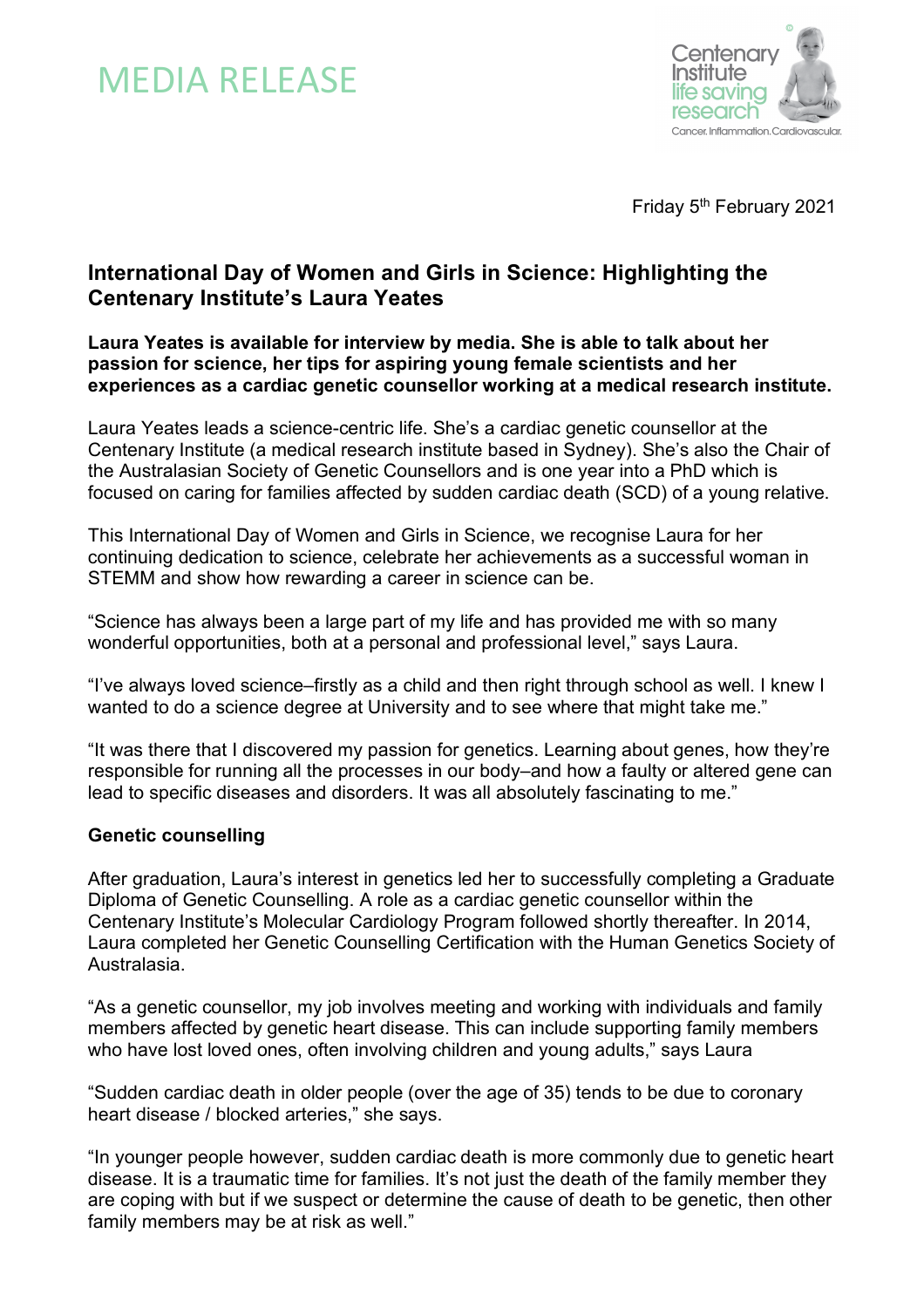In her role, Laura works closely with clinicians and researchers investigating the possible causes of sudden death to be able to provide the genetic counselling to the individuals and families affected.

"It's a critical role that combines the need for both scientific knowledge as well as high level inter-personal and communication skills," says Laura.

"You need to be able to understand the science and mechanisms of disease but also have an understanding of how the changes in our DNA can impact someone's life. It is a privilege to work closely with people, helping them navigate through the different ways the disease may impact their lives, whether that be sports restriction, communicating to family members about their genetic condition or understanding the results of their genetic testing."

## **Chair of the Australasian Society of Genetic Counsellors**

A cardiac genetic counsellor for fourteen years, Laura became Chair of the Australasian Society of Genetic Counsellors in 2018.

"It is an absolute pleasure to Chair the Australasian Society of Genetic Counsellors, to represent my colleagues and to advocate for them as they go about their work. Although, this volunteer role does take some time, I feel it's important to put your hand up and give back to the profession. I love being a genetic counsellor and it is an honour to lead this group as we advocate for our members and raise awareness of what we do across the wider community," she says.

"Over the last two years we've rolled out webinars and online training options for members, established a Diversity, Inclusivity, Cultural Competence and Equity (DICE) Working Group, and shortly, will be launching a pilot mentoring program to support members in all stages of their careers. It's all very exciting being a part of these initiatives."

## **Further learning**

Not content to sit on her laurels, Laura has also committed to further learning and was the recent recipient of a prestigious co-funded NHMRC and National Heart Foundation PhD scholarship. This is supporting her study into improving care for families affected by the sudden cardiac death of a young relative.

"The psychological effects of sudden cardiac death on a family is significant and lifelong. My research is all about how we can better provide support measures to help these vulnerable family members over both the short and long term," she says.

Now one year into her study Laura still works part time as a genetic counsellor at Centenary but is enjoying the challenges of her PhD research too.

"As a mature student I'm living proof that it's never too late to start your PhD!"

## **Advice**

To any aspiring young women who are thinking about further education and a career in science, Laura has some sage advice.

"Keep learning about the topics you enjoy, particularly when it comes to study. You'll find the experience more exciting and probably do much better as well!"